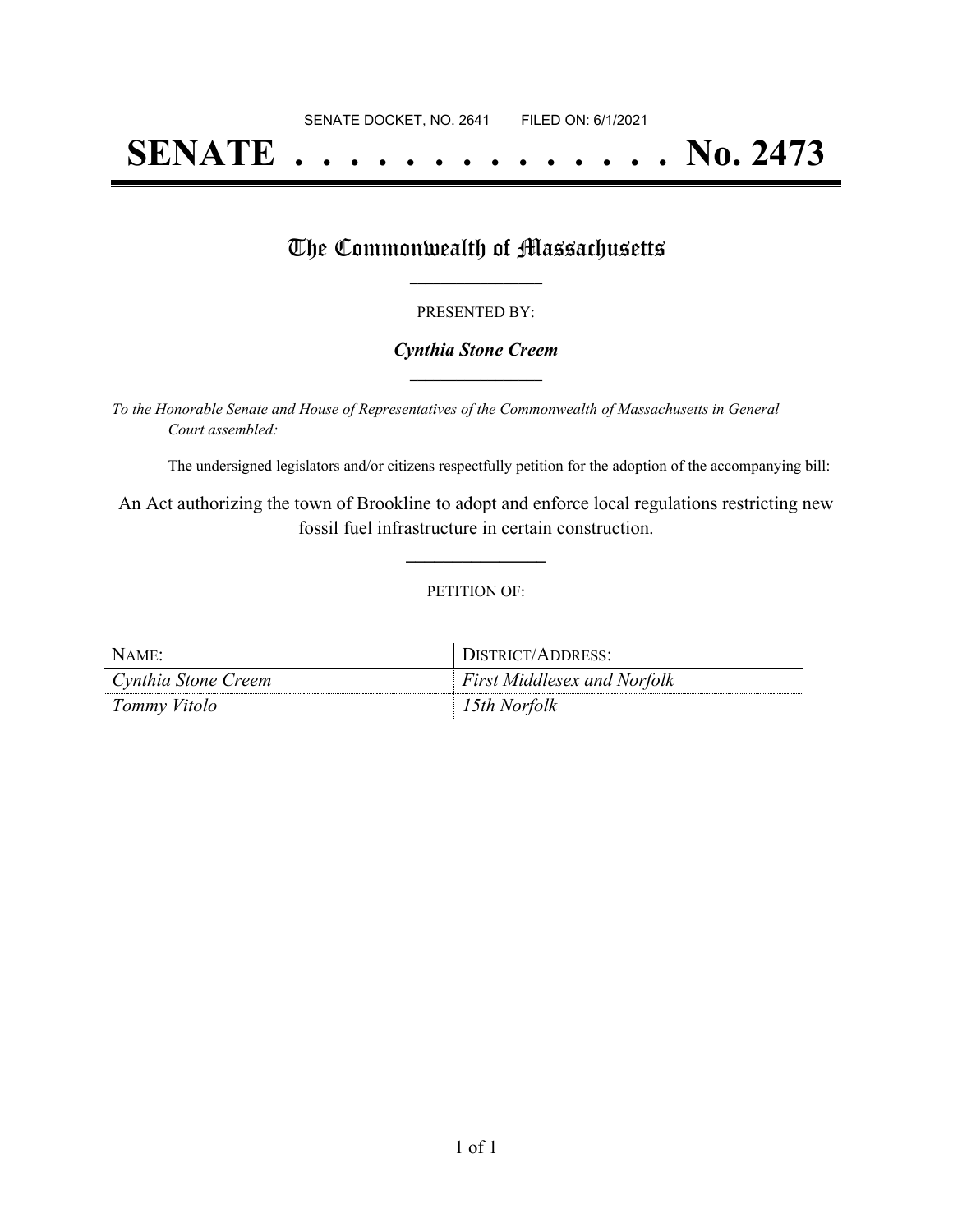## SENATE DOCKET, NO. 2641 FILED ON: 6/1/2021

# **SENATE . . . . . . . . . . . . . . No. 2473**

By Ms. Creem, a petition (accompanied by bill, Senate, No. 2473) of Cynthia Stone Creem and Tommy Vitolo (by vote of the town) for legislation to authorize the town of Brookline to adopt and enforce local regulations restricting new fossil fuel infrastructure in certain construction. Municipalities and Regional Government. [Local approval received]

### The Commonwealth of Massachusetts

**In the One Hundred and Ninety-Second General Court (2021-2022) \_\_\_\_\_\_\_\_\_\_\_\_\_\_\_**

**\_\_\_\_\_\_\_\_\_\_\_\_\_\_\_**

An Act authorizing the town of Brookline to adopt and enforce local regulations restricting new fossil fuel infrastructure in certain construction.

Be it enacted by the Senate and House of Representatives in General Court assembled, and by the authority *of the same, as follows:*

1 SECTION 1. Article 839 of the Town of Brookline's General By-laws, entitled

2 "Prohibition on New Fossil Fuel Infrastructure in Certain Construction," is hereby ratified as

3 adopted pursuant to Warrant Article 21 of the Town's Fall 2019 Special Town Meeting, and shall

4 be in full force and effect as of the effective date of this act.

 SECTION 2. Notwithstanding chapter 164 of the General Laws, section 13 of chapter 142 of the General Laws, the State Building Code, or any other general or special law or regulation to the contrary, the town of Brookline is hereby authorized to adopt and further amend general or zoning by-laws that restrict new construction or major renovation projects that do not qualify as fossil-fuel-free, as defined in section 4 of this act. SECTION 3. Notwithstanding section 7 of chapter 40A of the General laws, or any other

11 general or special law or regulation to the contrary, the Building Commissioner of the town of